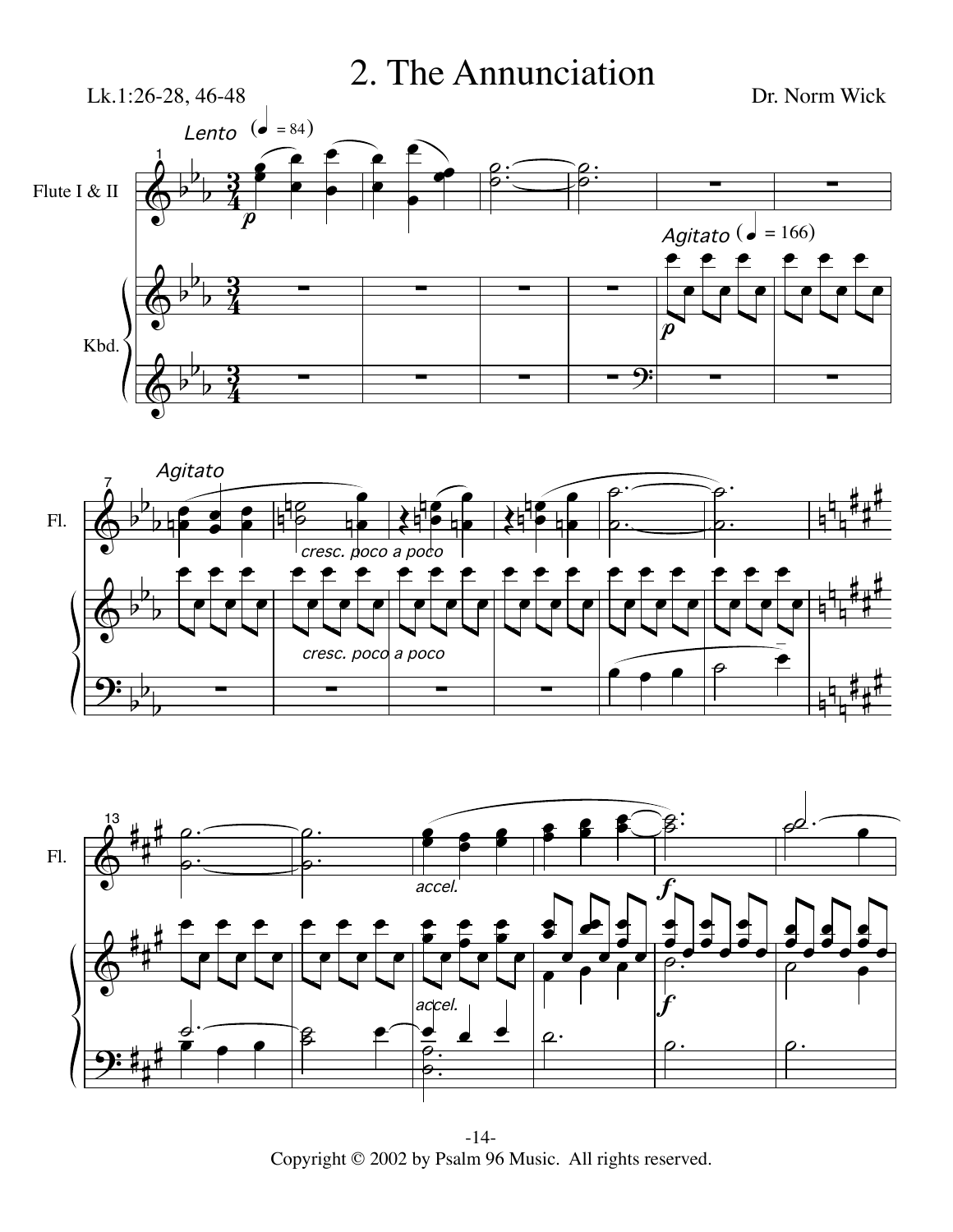

\* Narrator: In the sixth month the angel Gabriel was sent from God to a city of Galilee named Nazareth, to a virgin betrothed to a man whose name was Joseph, of the house of David; and the virgin's name was Mary. All this took place to fulfil what the Lord had spoken by the prophet.

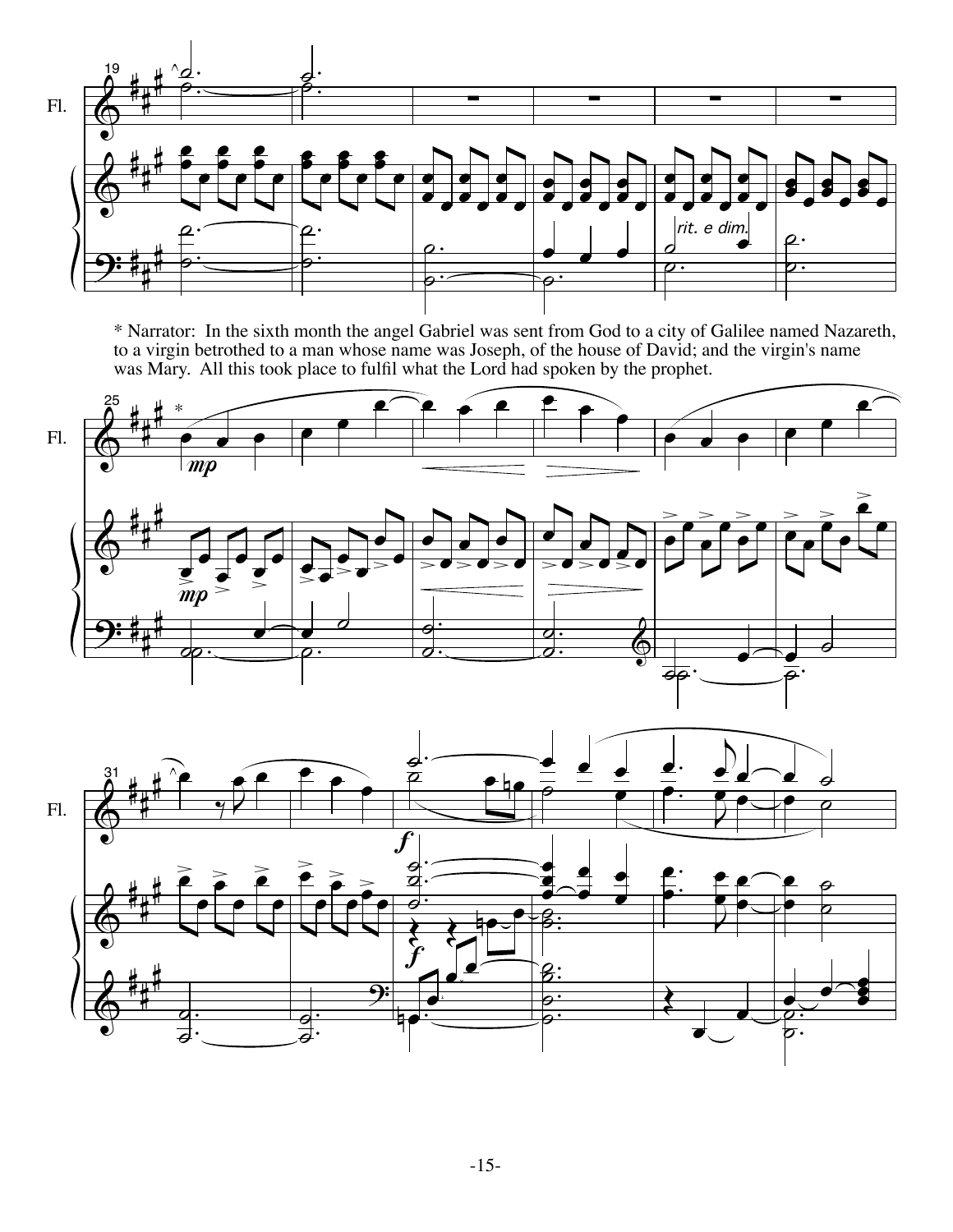



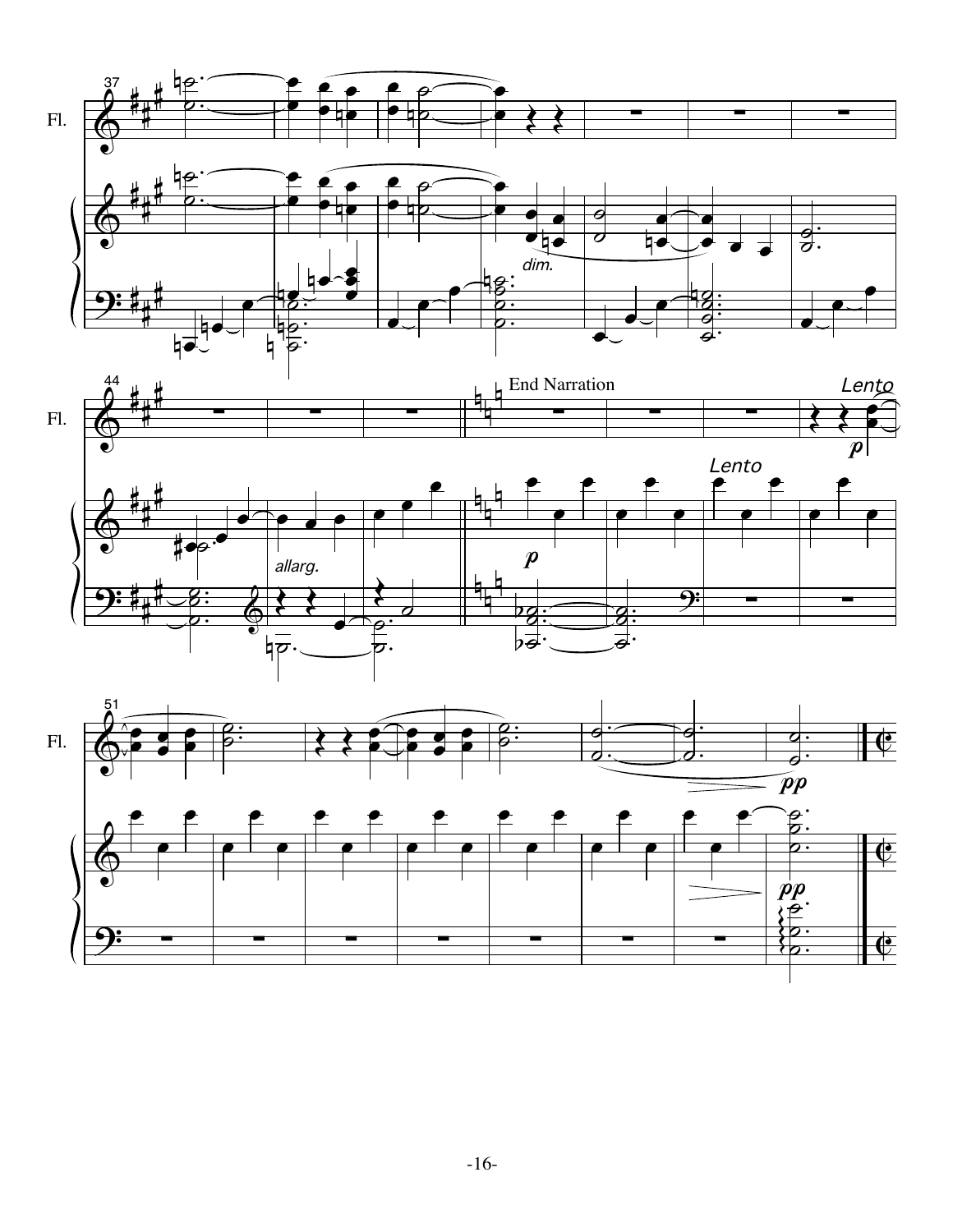

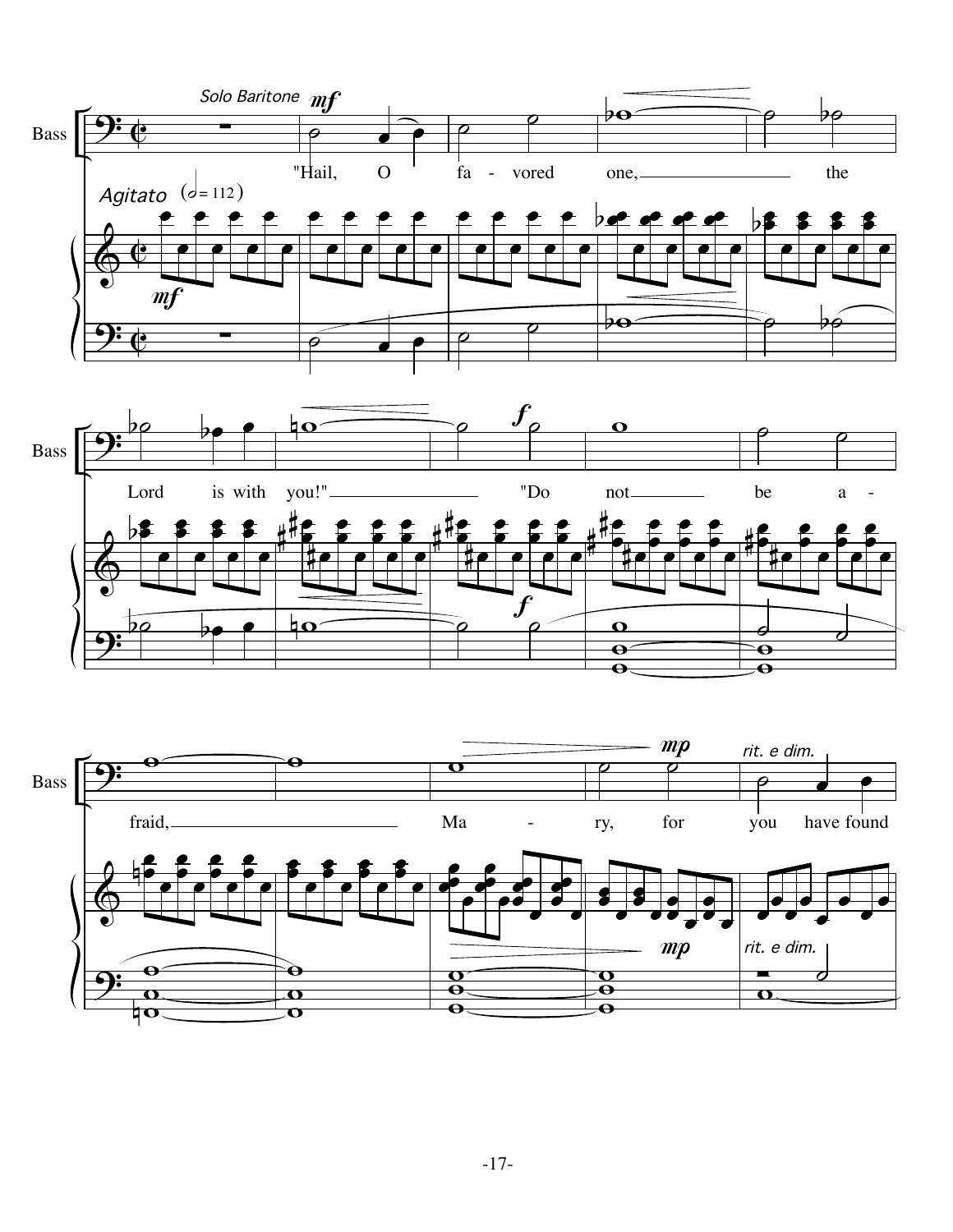



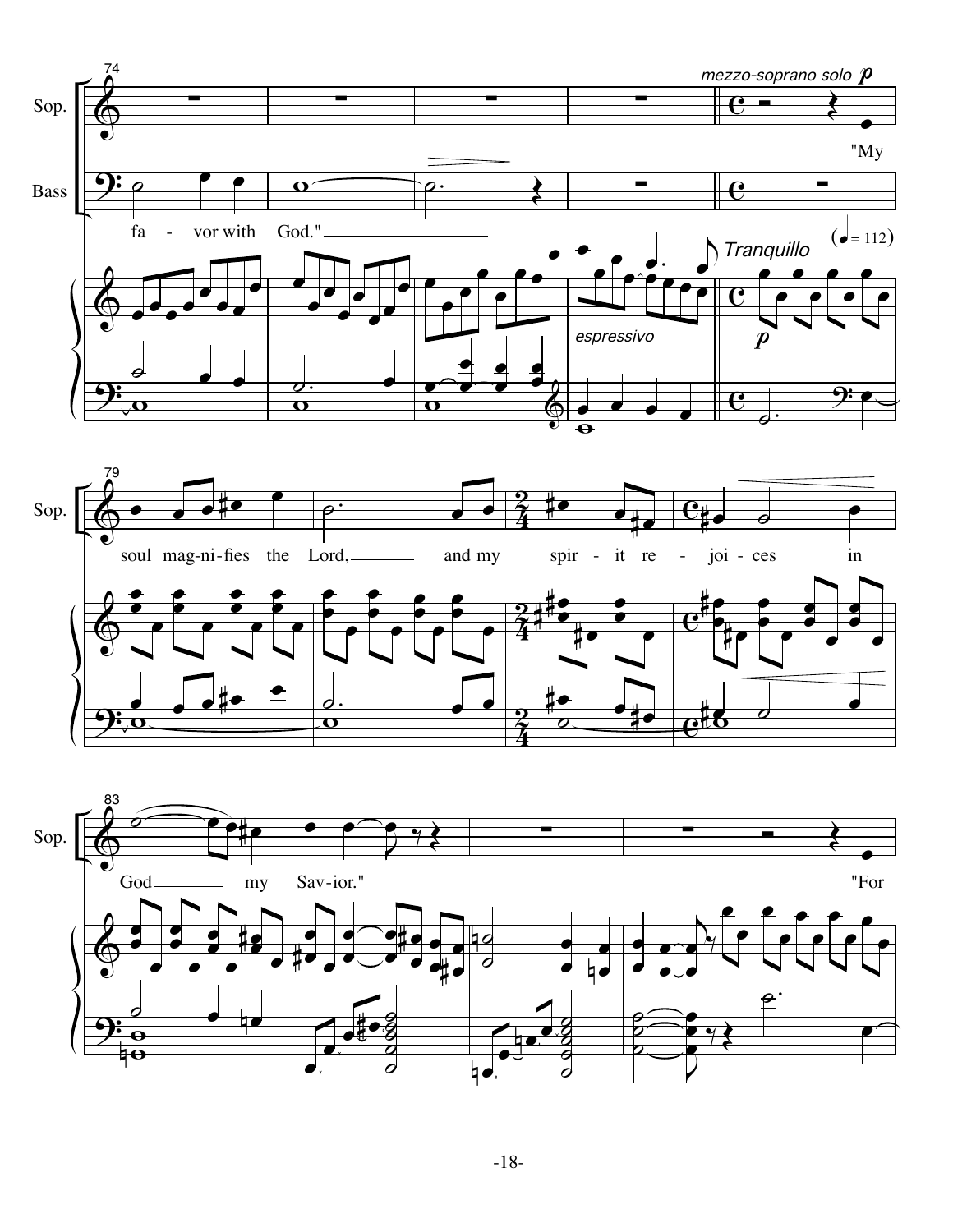



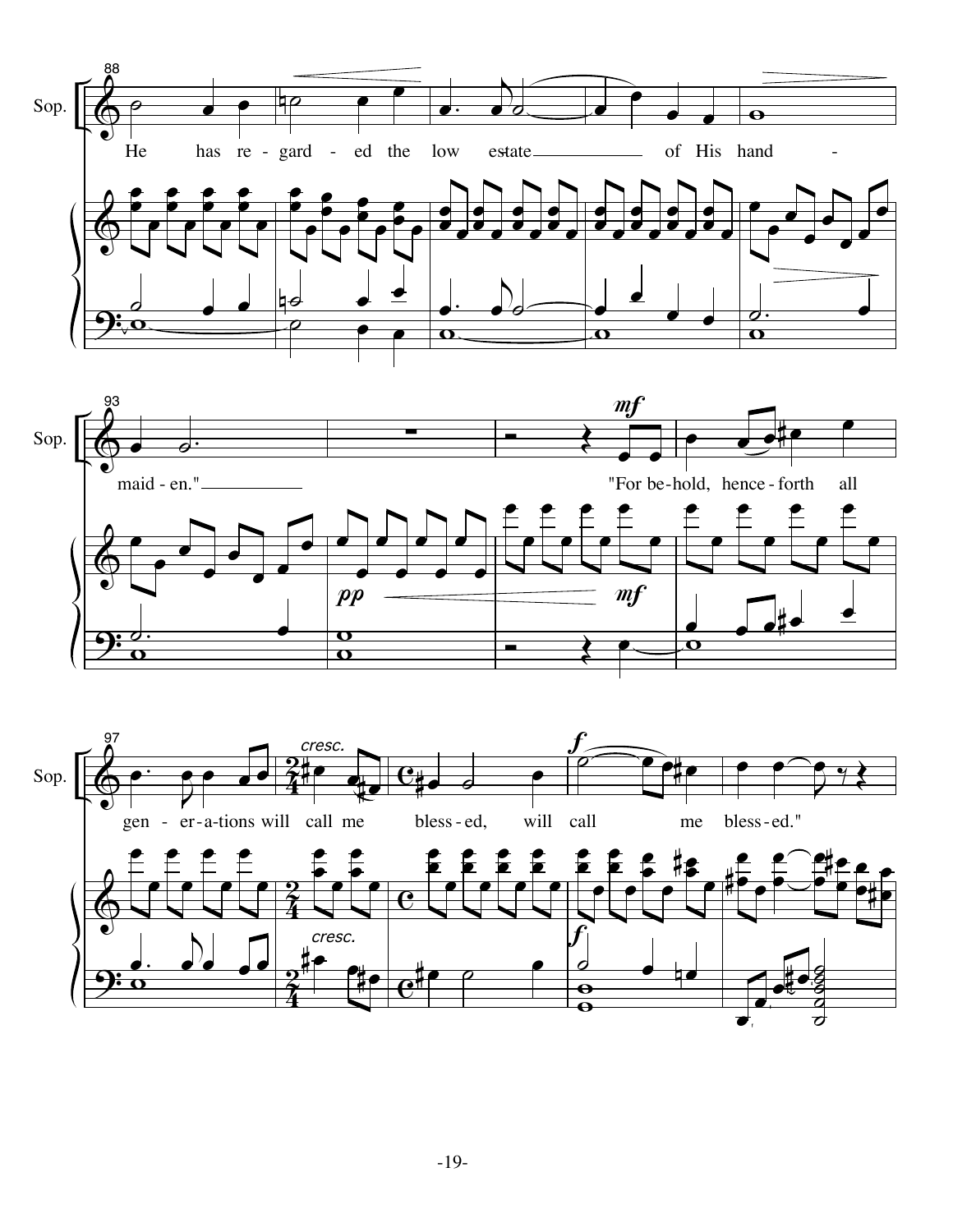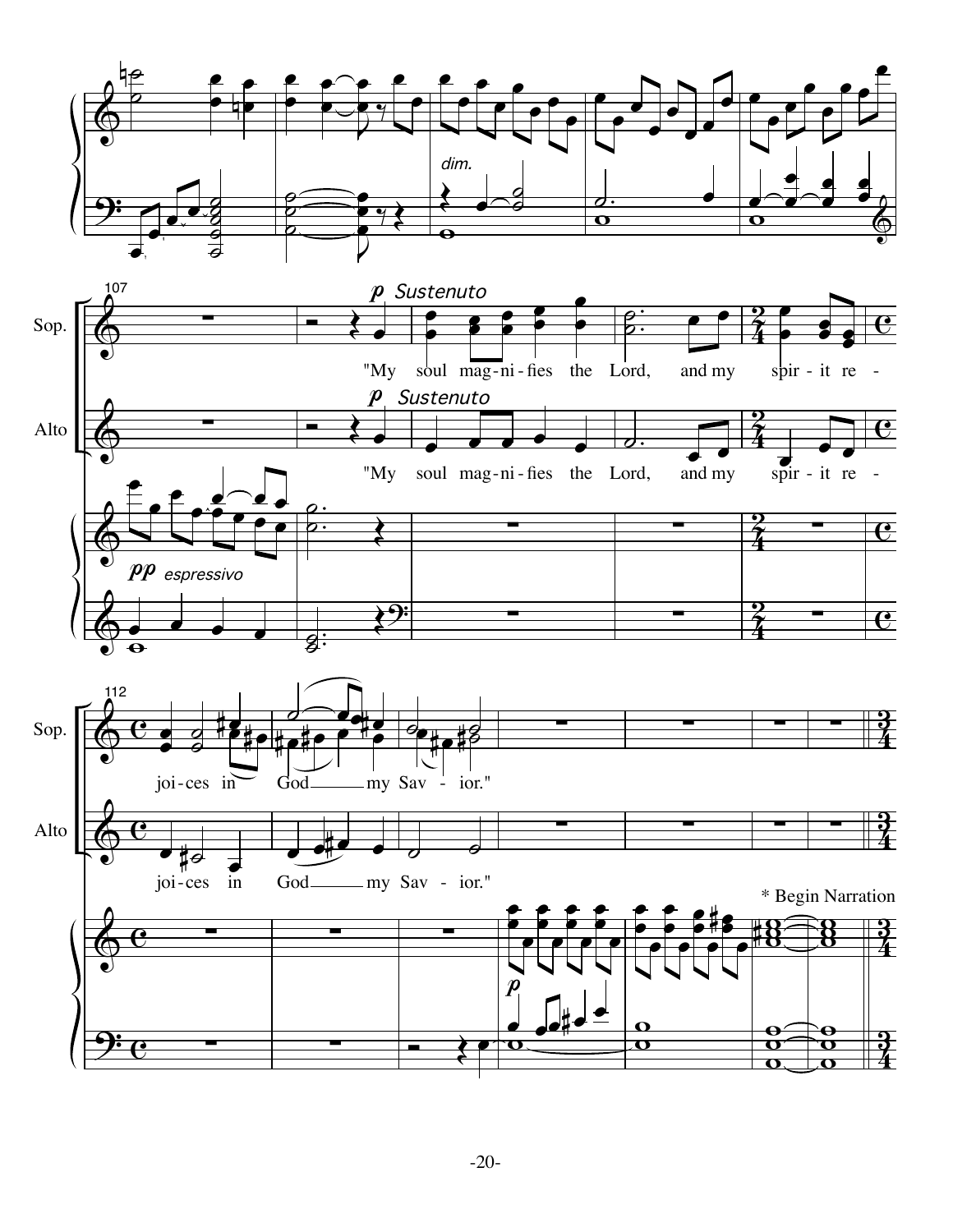Narrator: When Mary had been betrothed to Joseph, before they came together she was found to be with Child of the Holy Spirit; and her husband Joseph, being a just man and unwilling to put her to shame, resolved to divorce her quietly, but as he considered this, behold, an angel of the Lord appeared to him in a dream. (Matthew  $1:\overline{18b-21a}$ )







-21- Copyright © 2002 by Psalm 96 Music. All rights reserved.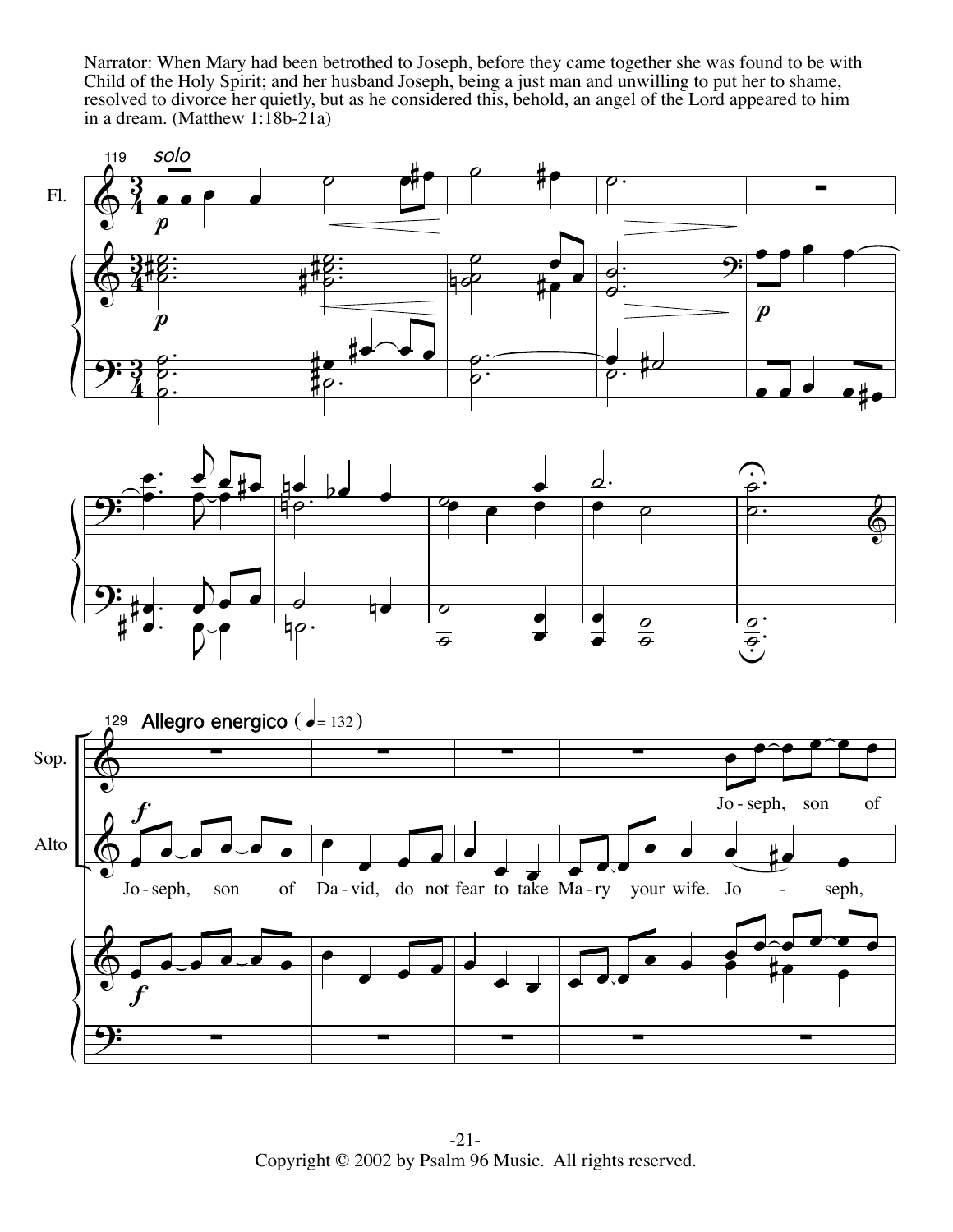

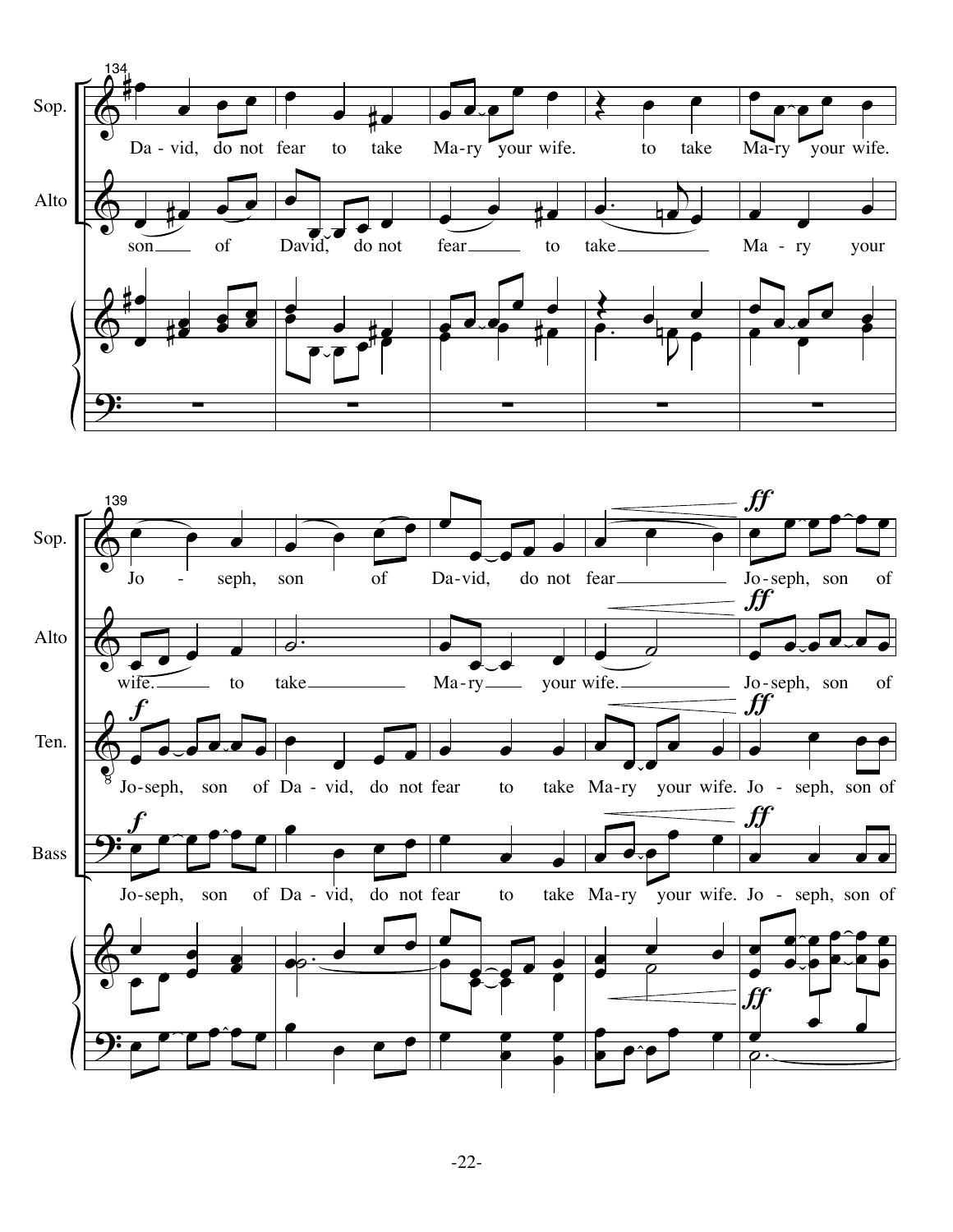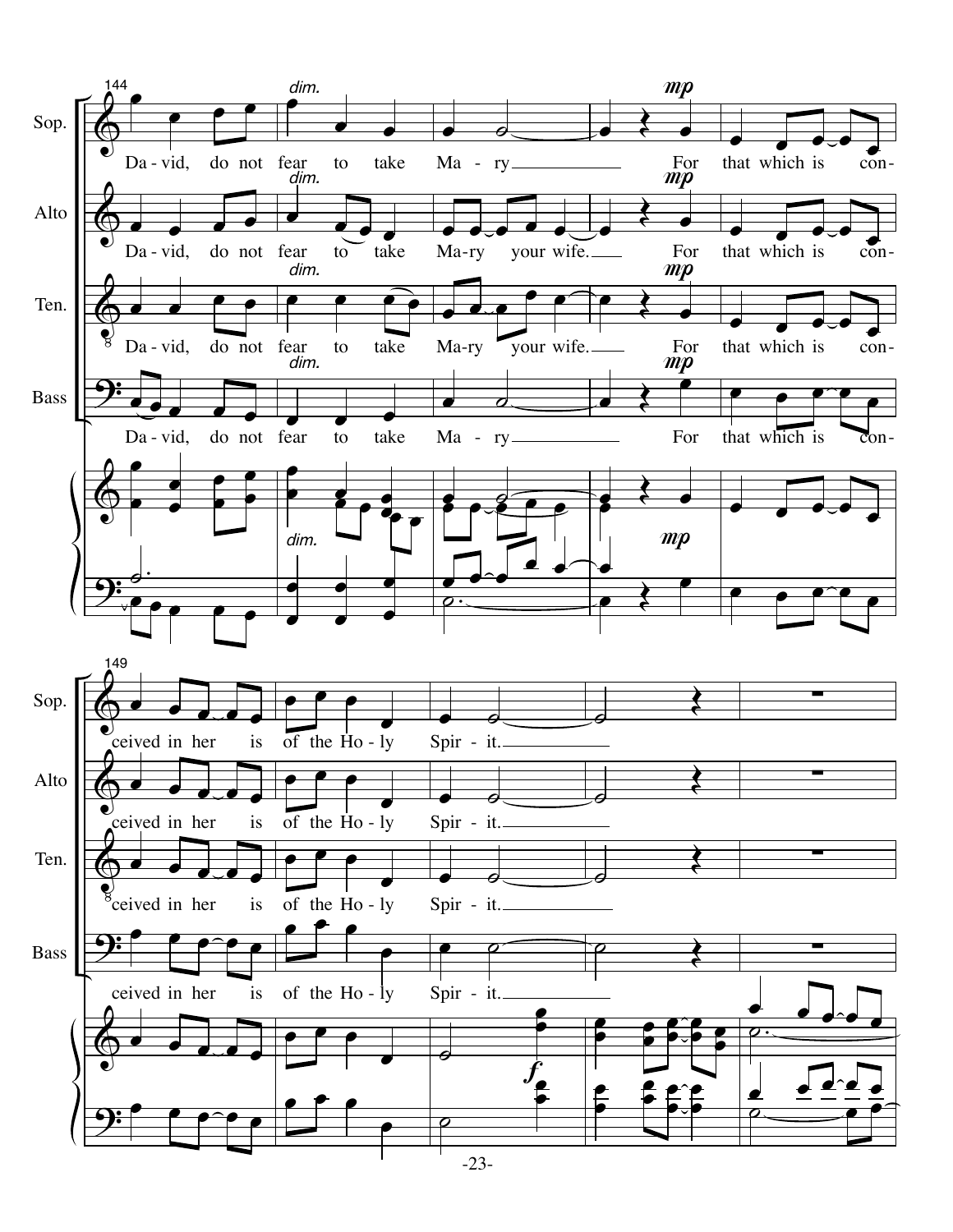